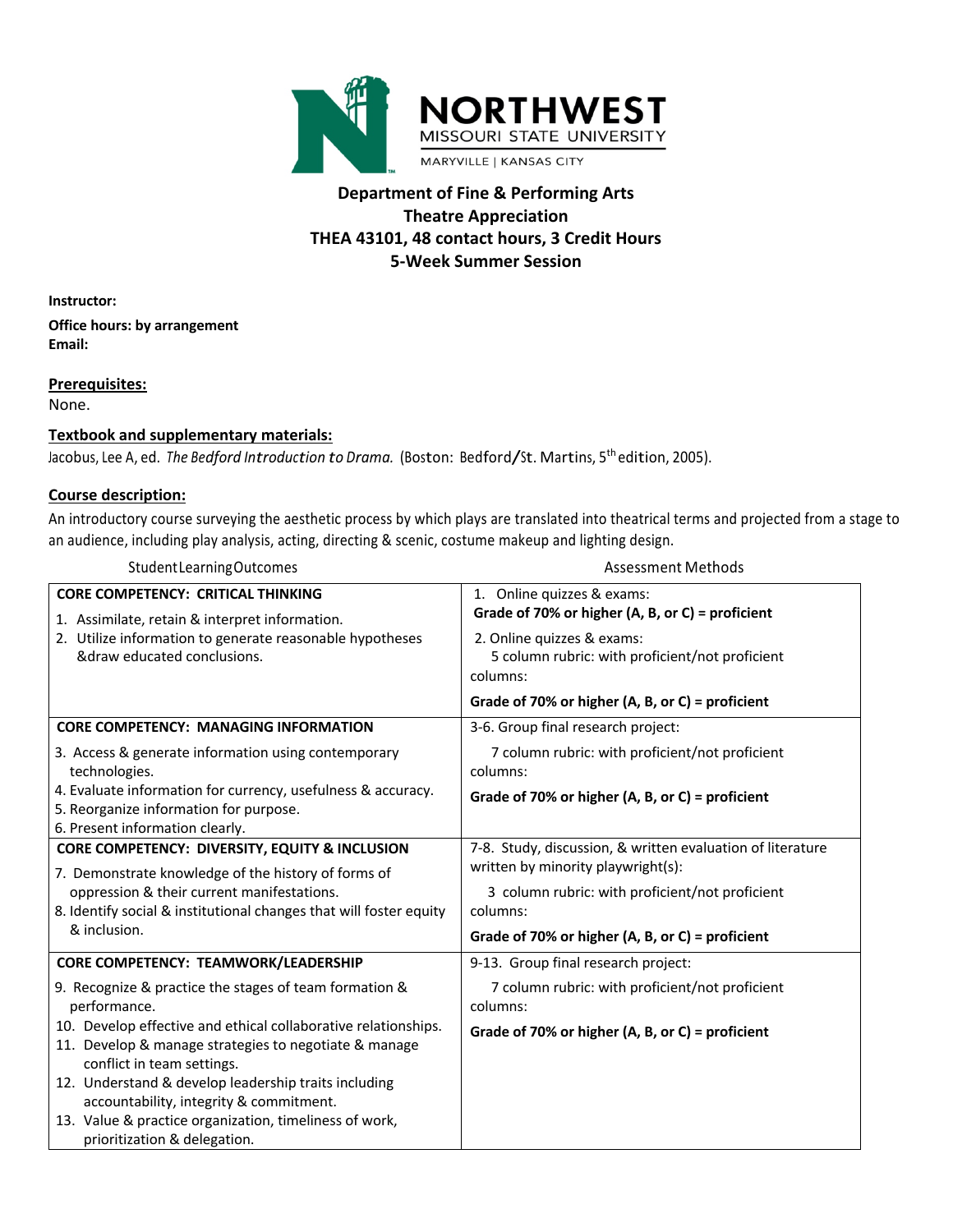#### **Course Requirements:**

Each student will be required to complete the following activities:

- **A.** Complete Historical ResearchProject
- **B.** Online and/or in class quizzes and/or exams.
- **C.** In classactivities/participation.

### **Grading Scale:**

100-90% = A 89-80% = B 79-70% = C  $69-60% = D$  $59-0% = F$ 

Specific grading /evaluation procedures and course requirements (in addition to the requirements above) are outlined in your individual instructor's addendum to this syllabus, and may include chapter/unit quizzes, additional individual written/online or performance assignments, supplemental readings, group activities and projects, and midterm and final examinations.

#### **Course Requirements:**

Points will be assigned based on performance in the following areas:

| 100 Points |
|------------|
| 100 Points |
| 200 Points |
| 150 Points |
| 100 Points |
| 775 Points |
|            |

#### **650-585=A 584-520=B 519-455=C 454-390=D 389-0=F**

ALL projects are NOT team projects and need to be worked on individually by the student. See plagiarism statement below.

Grading criteria will include: Improvement from one assignment to the other, Completion of assignments, and Timeliness of assignments.

Grades on assignments will be lowered 10% for each day (not class day) that they are late, unless previously excused by the instructor or accompanied by an authorized excuse.

#### **Instructional methods:**

- 1. Reading assignments
- 2. Discussions /lectures
- 3. Videos
- 4. Research projects.

#### **Course outline/major topics studied:** *Calendar is found at the end of this document*

**Note:** Course schedule is subject to change with instructor notification and students will be responsible for abiding by these changes.

**Attendance:** Students are expected to attend all classes as specified in the course syllabi for each course. It is the responsibility of the student to promptly notify his or her instructor when unable to attend class. Please refer to the university policy on attendance at https://www.nwmissouri.edu/policies/academics/Attendance.pdf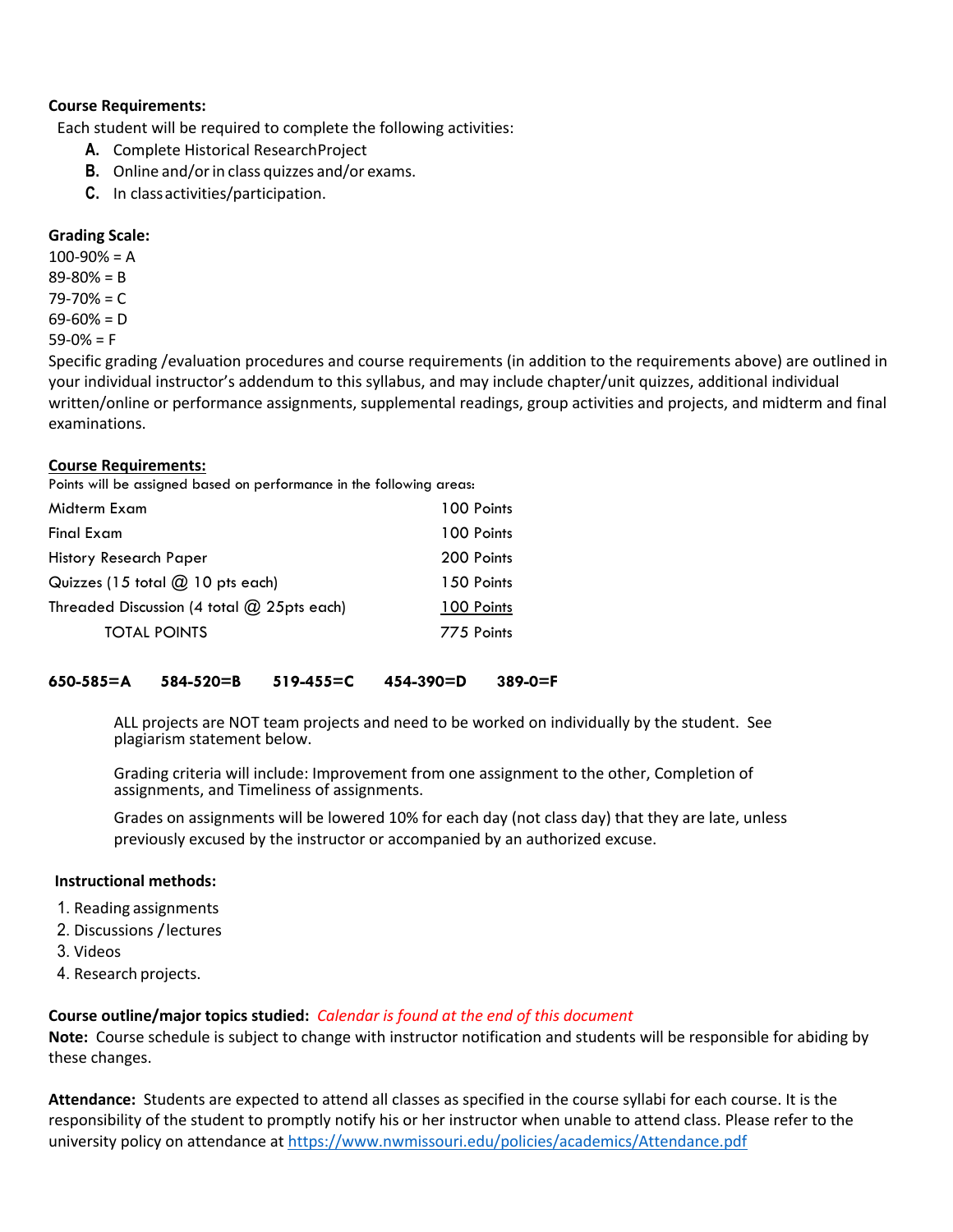**Administrative drop:** An instructor may request the Office of the Registrar delete a student from a course roster if the student has not met the prerequisite for the course as stated in the catalog, or as a result of non-attendance in the course.

**University communications:** Students are expected to use their Northwest student email account for any electronic correspondence within the university. Students are also strongly advised to check their email and CatPAWS accounts on a daily basis.

**Pat's Email Policy** - Email is the best way to contact me. I check it often, but please don't expect a response until the following business day if you email me after 5 p.m. or on the weekend. Also, **please check your syllabus and/or assignment packets BEFORE emailing questions** as all assignment specifics and class details are covered in detail in those documents. These documents are all available on NW Online. Finally, please practice **proper, polite, email communication skills** in any email you send me. Please spell out words completely, include correct punctuation, "spellcheck" and "grammarcheck," and include your full name and section in any email correspondence. Remember the general rule, "If you wouldn't say it in person (politely and comfortably), don't say it in an email."

#### **Code of Academic Integrity Policy:**

The students, faculty, and staff at Northwest endeavor to sustain an environment that values honesty in academic work, that acknowledges the authorized aid provided by and intellectual contributions of others, and that enables equitable student evaluation.

Sustaining academic integrity at Northwest is the responsibility of the entire university community. The value of the educational experience, the reputation of Northwest's courses of study and degrees, and the university's mission of ensuring student success—each of these depends on diffuse academic integrity.

Students bear the responsibility of performing with academic integrity in all academic situations. Students should be especially attentive to academic integrity whenever submitting academic work for evaluation, honors, or publication.

Students are responsible for understanding the eight areas of academic behavior which violate the Code of Academic Integrity: (1) knowingly obtaining unauthorized aid or information; (2) knowingly giving unauthorized aid or information; (3) committing plagiarism from written, electronic, or internet sources; (4) misrepresenting facts or data; (5) offering bribes; (6) using library resources unethically; (7) using computer resources unethically; and (8) knowingly assisting in any of the above practices.

Any student who violates the Code of Academic Integrity may receive a course-level sanction, such as failure of the course, and review by the Academic Integrity Panel at Northwest, which may recommend administrative sanctions, including dismissal from the university. Please refer to the following link to view Northwest Missouri State University's Code of Academic Integrity Policy:

http://www.nwmissouri.edu/policies/academics/Academic-Integrity.pdf

**Special accommodations policy:** Northwest Missouri State University complies with Section 504 of the Rehabilitation Act of 1973 and the Americans with Disabilities Act of 1990 [ADA] and the ADA Amendments Act of 2008 [ADAAA]. If a student has a disability that qualifies under the ADA/ADAAA and requires accommodations, they should contact the Office for Equity and Accessibility for information on appropriate policies and procedures at 660.562.1639, or pjp@nwmissouri.edu / ADA@nwmissouri.edu. For the university policy on disability accommodation refer to http://www.nwmissouri.edu/policies/student/Disability-Accommodation.pdf

**Non-discrimination and anti-harassment policy:** Northwest Missouri State University is committed to maintaining an environment for all faculty, staff, students, and third parties that is free of illegal discrimination and harassment. Please refer to the Non-Discrimination and Anti-Harassment Policy at http://www.nwmissouri.edu/diversity/titlevi.htm

**Family Education Rights and Privacy Act (FERPA) policy:** Family Educational Rights and Privacy Act of 1974, as amended (commonly known as the Buckley Amendment), is a federal law which provides that colleges and universities will maintain